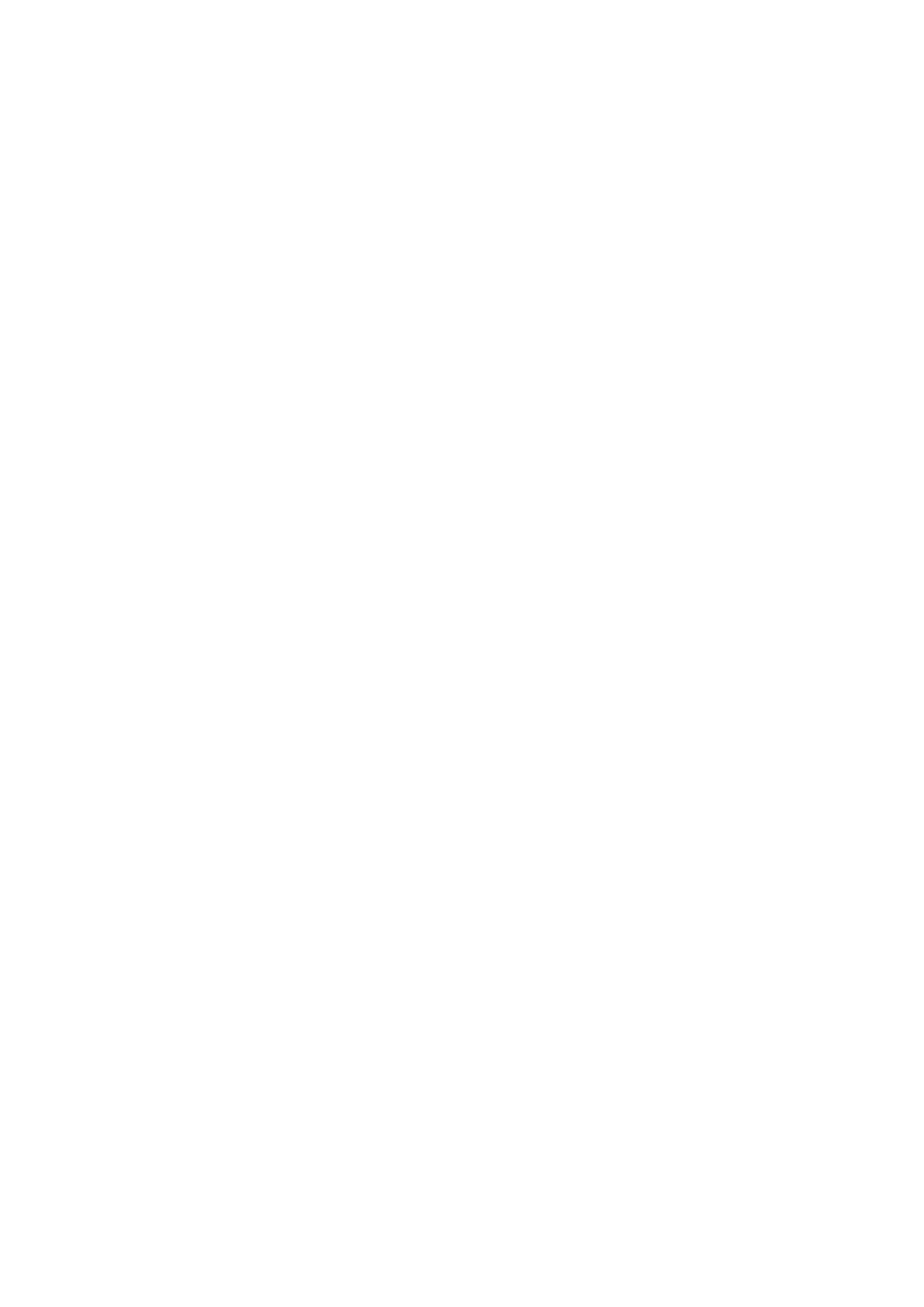|                                                   | Title:   | <b>Greater Brighton</b><br><b>Economic Board</b>                                                                                                                        | <b>aw</b>                         |
|---------------------------------------------------|----------|-------------------------------------------------------------------------------------------------------------------------------------------------------------------------|-----------------------------------|
|                                                   | Date:    | <b>14 July 2020</b>                                                                                                                                                     |                                   |
| ADUR & WORTHING<br>COUNCILS                       | Time:    | 10.00am                                                                                                                                                                 |                                   |
|                                                   | Venue    | <b>Virtual Meeting</b>                                                                                                                                                  |                                   |
| <b>Brighton &amp; Hove</b><br><b>City Council</b> | Members: | <b>Councillors: Humphreys</b><br>(Chair), Ash-Edwards,<br>Lamb, Nicholson,<br>Mac Cafferty, Parkin, Platts<br>and Walsh                                                 | <b>Coast to<br/>Capital</b>       |
|                                                   |          | <b>Business Partners:</b><br>Trevor Beattie, Prof. Debra<br>Humphris, Nick Juba, Claire<br>Mason, Dean Orgill, Henry<br>Powell, Andrew Swayne and<br>Prof. Adam Tickell | US<br><b>University of Sussex</b> |
|                                                   | Contact: | <b>John Peel</b><br><b>Democratic Services Officer</b><br>01273 291058<br>john.peel@brighton-hove.gov.uk                                                                | WEST SUSSEX                       |

**Lewes District Council** 





\* **University of Brighton** 

to



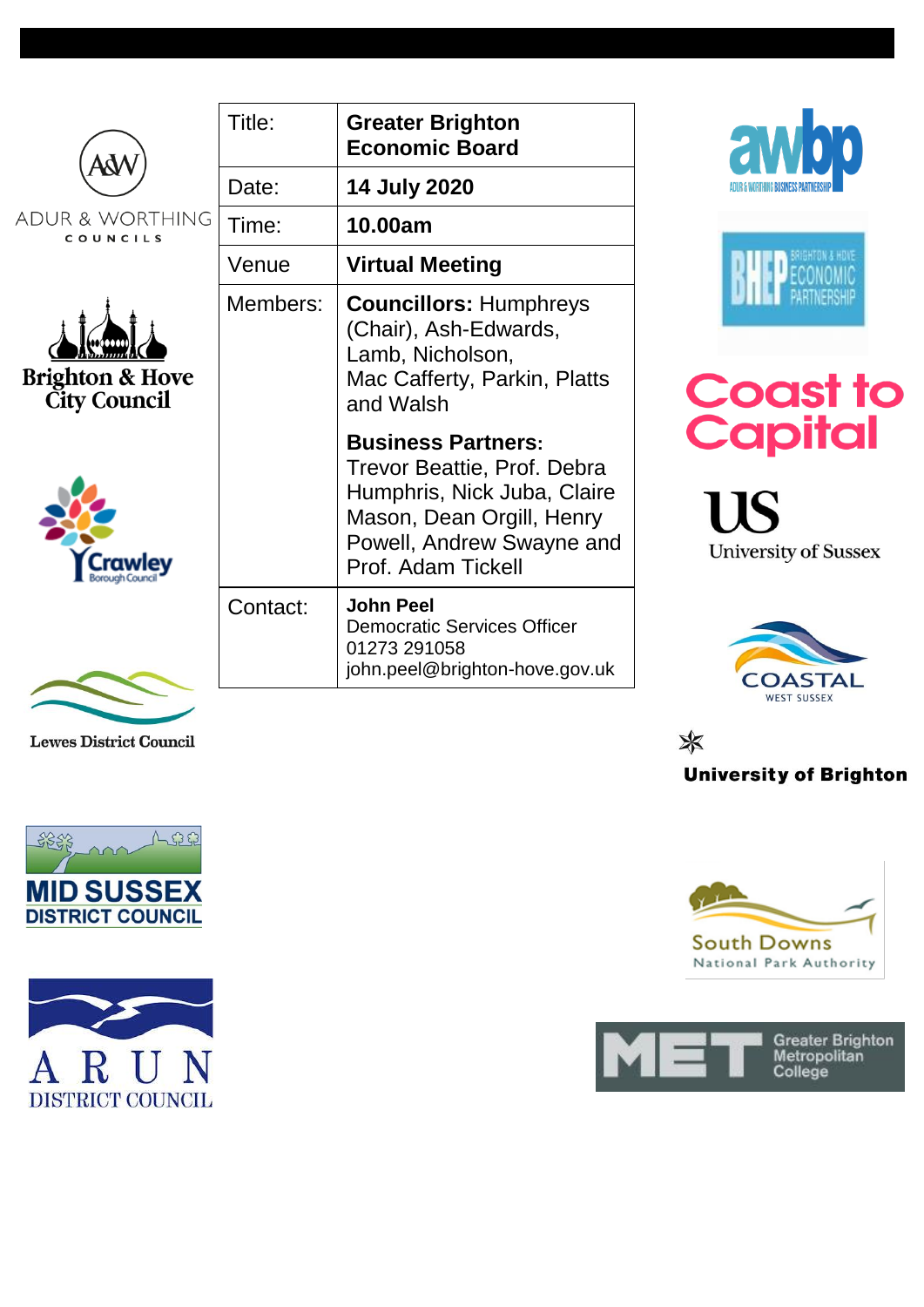## **Greater Brighton Economic Board**

| <b>Alex Bailey</b> | <b>Councillor</b>       |
|--------------------|-------------------------|
| CE-ADC/WBC         | <b>Humphreys</b><br>WBC |

**Lawyer**

**Secretary**

**Nick Hibberd BHCC** 

> **Andy Hill GBEB**

**Clare Mulholland** GBEB

**Max Woodford BHCC** 

**Martin Randall** WBC/ADC

**Peter Sharp** LDC

**Cath Goodall BEIS** 

**Clem Smith** CBC

**Denise Vine** ADC

**Councillor Mac Cafferty BHCC** 

**Councillor Platts BHCC** 

**Geoff Raw** CE- BHCC

**Councillor Ash-Edwards** MSDC

**Kathryn Hall** CE- MSDC

**Councillor Parkin** ADC

**Councillor Nicholson** LDC

**Robert Cottrill** CE- LDC

> **Councillor Lamb** CBC

**Natalie Brahma-Pearl** CE- CBC

> **Councillor Walsh** ADC

**Nigel Lynn** CE- ADC

**Andrew Swayne** A&W Business Partnership

**Dean Orgill** B&H Business Partnership

**Claire Mason** C2C LEP

**Henry Powell** CWS Partnership

**Prof. Humphris** Vice-Chancellor UoBtn

**Prof. Adam Tickell** Vice-Chancellor UoSx

**Nick Juba** FE Sussex

**Trevor Beattie** SDNPA

**Jonathan Sharrock** C<sub>2</sub>C

Caroline Wood CWS BP

> Jo Havers UoB

Alan Higgins ADC/WBC

Andy Willems ADC/WBC

> Mark Healy MSDC

**Press**

## **Public Seating**

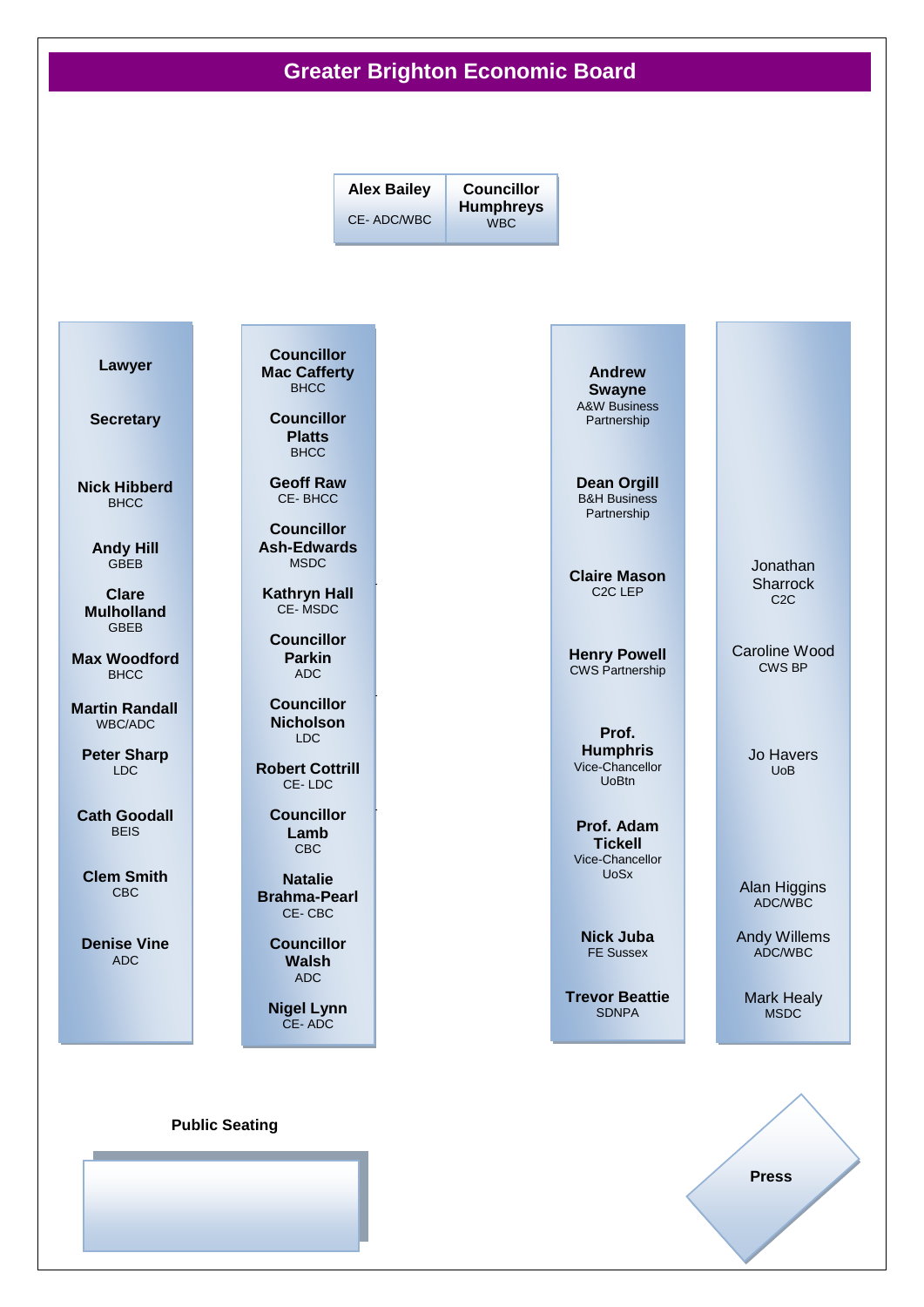#### **GREATER BRIGHTON ECONOMIC BOARD**

#### **AGENDA**

#### **PART ONE Page**

## **1 RATIFICATION OF CHAIR**

## **2 PROCEDURAL BUSINESS**

**(a) Declaration of Substitutes:** Where Members of the Board are unable to attend a meeting, a designated substitute for that Member may attend, speak and vote in their place for that meeting.

#### **(b) Declarations of Interest:**

- (a) Disclosable pecuniary interests not registered on the register of interests;
- (b) Any other interests required to be registered under the local code;
- (c) Any other general interest as a result of which a decision on the matter might reasonably be regarded as affecting you or a partner more than a majority of other people or businesses in the ward/s affected by the decision.

In each case, you need to declare

- (i) the item on the agenda the interest relates to;
- (ii) the nature of the interest; and
- (iii) whether it is a disclosable pecuniary interest or some other interest.

If unsure, Members should seek advice from the committee lawyer or administrator preferably before the meeting.

**(c) Exclusion of Press and Public:** To consider whether, in view of the nature of the business to be transacted, or the nature of the proceedings, the press and public should be excluded from the meeting when any of the following items are under consideration.

*NOTE: Any item appearing in Part Two of the Agenda states in its heading the category under which the information disclosed in the report is exempt from disclosure and therefore not available to the public.*

*A list and description of the exempt categories is available from the Secretary to the Board.*

## **3 MINUTES OF THE PREVIOUS MEETING 9 - 14**

To consider the minutes of the previous meeting held on 21 April 2020

## **4 CHAIR'S COMMUNICATIONS**